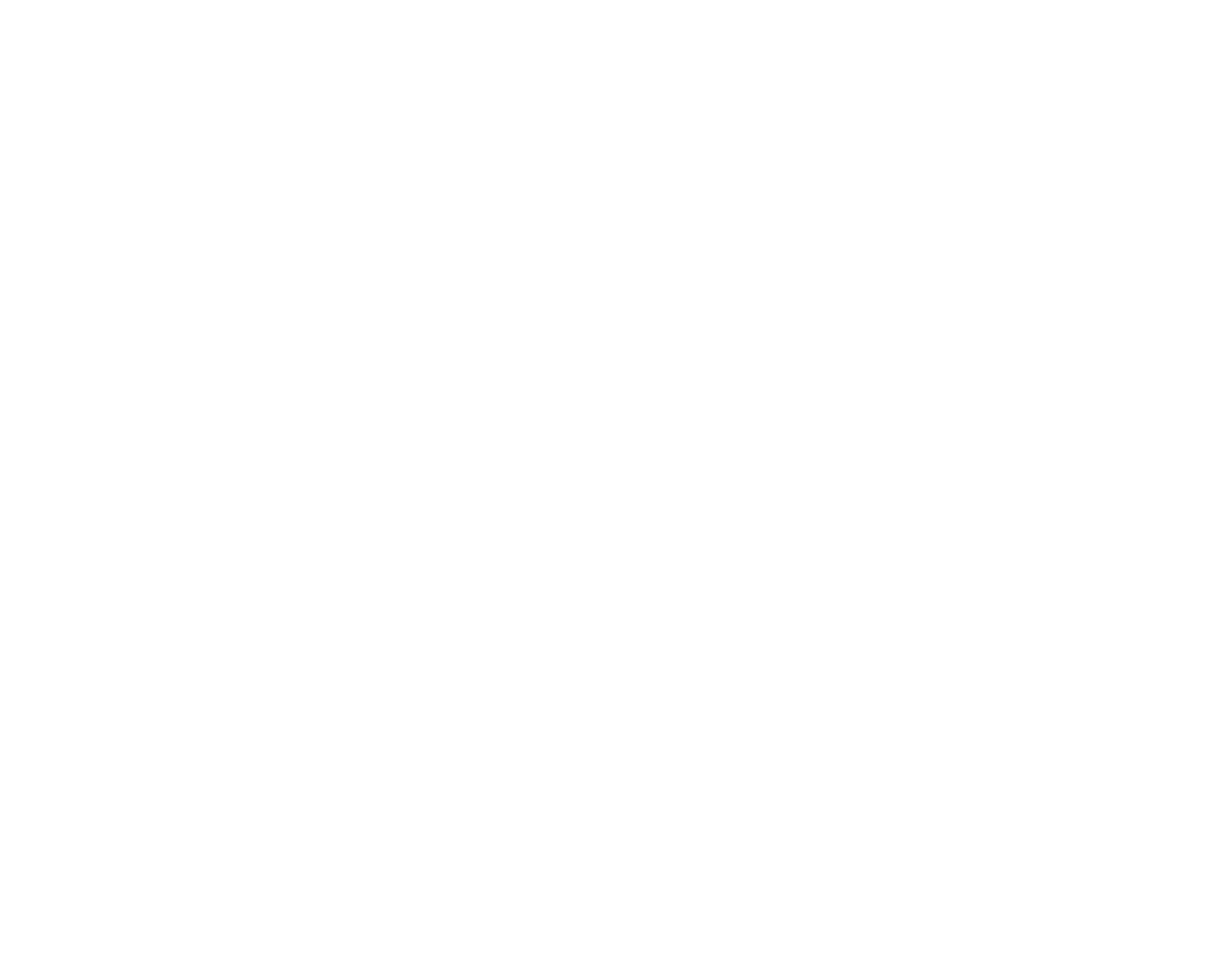All copayment and coinsurance costs shown in this chart are after your deductible has been met, if a deductible applies.  $\blacktriangle$ 

|                                                                                                        |                                                     | <b>What You Will Pay</b>                                    |                                                           |                                                                                                                                                                                                                                         |  | <b>Limitations, Exceptions, &amp; Other</b> |
|--------------------------------------------------------------------------------------------------------|-----------------------------------------------------|-------------------------------------------------------------|-----------------------------------------------------------|-----------------------------------------------------------------------------------------------------------------------------------------------------------------------------------------------------------------------------------------|--|---------------------------------------------|
| <b>Common Medical Event</b>                                                                            | <b>Services You May Need</b>                        | <b>Network Provider</b><br>(You will pay the least)         | <b>Out-of-Network Provider</b><br>(You will pay the most) | <b>Important Information</b>                                                                                                                                                                                                            |  |                                             |
|                                                                                                        | Primary care visit to treat an<br>injury or illness | First 2 visits \$40.00<br>copay<br>*rfcl " after deductible | 50% coinsurance after<br>deductible                       | *2 visits before deductible                                                                                                                                                                                                             |  |                                             |
| If you visit a health care<br>provider's office or<br>clinic                                           | <b>Specialist visit</b>                             | \$0 copayment<br>after deductible                           | 50% coinsurance after<br>deductible                       | None                                                                                                                                                                                                                                    |  |                                             |
|                                                                                                        | Preventive care/screening/<br>immunization          | No Charge                                                   | 50% coinsurance after<br>deductible                       | None                                                                                                                                                                                                                                    |  |                                             |
| If you have a test                                                                                     | Diagnostic test (x-ray, blood<br>work)              | 0% coinsurance after<br>deductible                          | 50% coinsurance after<br>deductible                       | This benefit does not include diagnostic<br>services such as biopsies, which are<br>services that are routinely covered under<br>the Surgical Services Benefit.                                                                         |  |                                             |
|                                                                                                        | Imaging (CT/PET scans,<br>MRI <sub>s</sub> )        | 0% coinsurance after<br>deductible                          | 50% coinsurance after<br>deductible                       | None                                                                                                                                                                                                                                    |  |                                             |
|                                                                                                        | Generic drugs                                       | \$15.00 copayment                                           | 50% coinsurance after<br>deductible                       | 30-day supply retail; 90-day supply mail-<br>order is 2x copayment.                                                                                                                                                                     |  |                                             |
| If you need drugs<br>to treat your illness<br>or condition<br>More information                         | Preferred brand drugs                               | 0% coinsurance after<br>deductible                          | 50% coinsurance after<br>deductible                       | 30-day supply retail; 90-day supply mail-<br>order. If you choose a higher Tier drug when<br>lower Tier drug is available, you must pay<br>an ancillary charge in addition to the<br>deductible and/or coinsurance, as<br>applicable.   |  |                                             |
| about prescription<br>drug coverage is<br>available at<br>https://www.mountainheal<br>th.coop/pharmacy | Non-preferred brand drugs                           | 0% coinsurance after<br>deductible                          | 50% coinsurance after<br>deductible                       | 30-day supply retail; 90-day supply mail-<br>order. If you choose a higher Tier drug when<br>a lower Tier drug is available, you must pay<br>an ancillary charge in addition to the<br>deductible and/or coinsurance, as<br>applicable. |  |                                             |
|                                                                                                        | <b>Specialty drugs</b>                              | 0% coinsurance after<br>deductible                          | 50% coinsurance after<br>deductible                       | 30-day supply; Mail order not available. In-<br>Network coverage limited to select<br>pharmacies.                                                                                                                                       |  |                                             |
| If you have outpatient                                                                                 | Facility fee (e.g., ambulatory                      | 0% coinsurance after                                        | 50% coinsurance after                                     | None                                                                                                                                                                                                                                    |  |                                             |

[\* For more information about limitations and exceptions, see the plan or policy document at https://www.mountainhealth.coop Page 2 of 7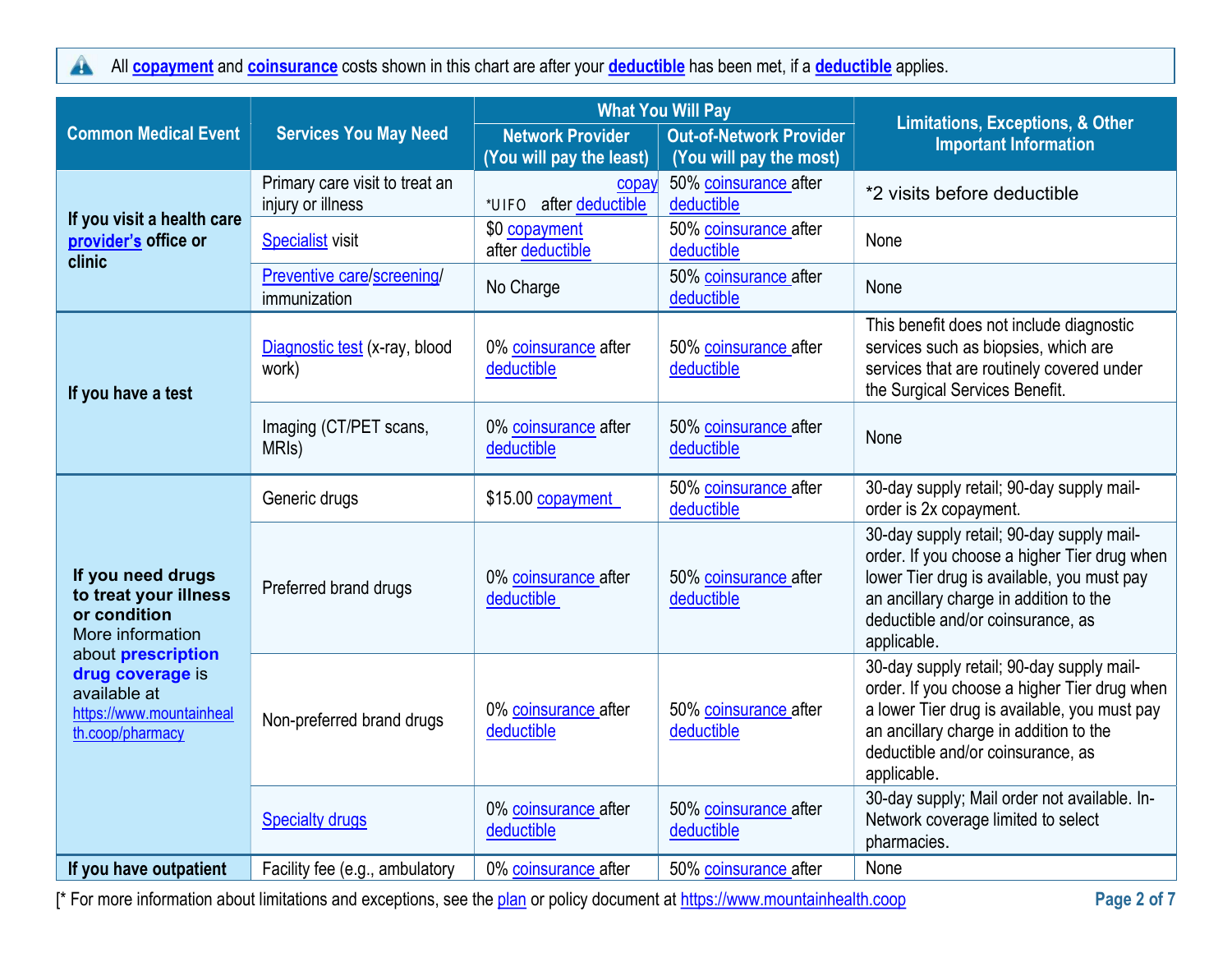|                                                                |                                              | <b>What You Will Pay</b>                                  |                                     | <b>Limitations, Exceptions, &amp; Other</b> |
|----------------------------------------------------------------|----------------------------------------------|-----------------------------------------------------------|-------------------------------------|---------------------------------------------|
| <b>Common Medical Event</b>                                    | <b>Services You May Need</b>                 | <b>Network Provider</b>                                   | <b>Out-of-Network Provider</b>      | <b>Important Information</b>                |
|                                                                |                                              | (You will pay the least)                                  | (You will pay the most)             |                                             |
| surgery                                                        | surgery center)                              | deductible                                                | deductible                          |                                             |
|                                                                | Physician/surgeon fees                       | 0% coinsurance after<br>deductible                        | 50% coinsurance after<br>deductible | None                                        |
|                                                                | <b>Emergency room care</b>                   | 0% coinsurance after<br>deductible                        | 10% coinsurance after<br>deductible | None                                        |
| If you need immediate<br>medical attention                     | <b>Emergency medical</b><br>transportation   | 0% coinsurance after<br>deductible                        | 10% coinsurance after<br>deductible | None                                        |
|                                                                | <b>Urgent care</b>                           | \$90.00 copayment                                         | 50% coinsurance after<br>deductible | None                                        |
| If you have a hospital                                         | Facility fee (e.g., hospital<br>room)        | 0% coinsurance after<br>deductible                        | 50% coinsurance after<br>deductible | None                                        |
| stay                                                           | Physician/surgeon fees                       | 0% coinsurance after<br>deductible                        | 50% coinsurance after<br>deductible | None                                        |
| If you need mental<br>health, behavioral                       | <b>Outpatient services</b>                   | First 2 visits \$60.00 copay<br>then \$0 after deductible | 50% coinsurance after<br>deductible | *2 visits before deductible                 |
| health, or substance<br>abuse services                         | Inpatient services                           | 0% coinsurance after<br>deductible                        | 50% coinsurance after<br>deductible | None                                        |
|                                                                | Office visits                                | Included in delivery                                      | Included in delivery                | None                                        |
| If you are pregnant                                            | Childbirth/delivery<br>professional services | 0% coinsurance after<br>deductible                        | 50% coinsurance after<br>deductible | None                                        |
|                                                                | Childbirth/delivery facility<br>services     | 0% coinsurance after<br>deductible                        | 50% coinsurance after<br>deductible | None                                        |
|                                                                | Home health care                             | 0% coinsurance after<br>deductible                        | 50% coinsurance after<br>deductible | 180 visit limit/year                        |
|                                                                | <b>Rehabilitation services</b>               | \$0 copayment<br>after deductible                         | 50% coinsurance after<br>deductible | PT, OT, ST-20 visit limit                   |
| If you need help<br>recovering or have<br>other special health | <b>Habilitation services</b>                 | 0% coinsurance after<br>deductible                        | 50% coinsurance after<br>deductible | None                                        |
| needs                                                          | <b>Skilled nursing care</b>                  | 0% coinsurance after<br>deductible                        | 50% coinsurance after<br>deductible | 60-day limit/year                           |
|                                                                | Durable medical equipment                    | 0% coinsurance after<br>deductible                        | 50% coinsurance after<br>deductible | See policy documents.                       |
|                                                                | <b>Hospice services</b>                      | 0% coinsurance after                                      | 50% coinsurance after               | None                                        |

[\* For more information about limitations and exceptions, see the plan or policy document at https://www.mountainhealth.coop Page 3 of 7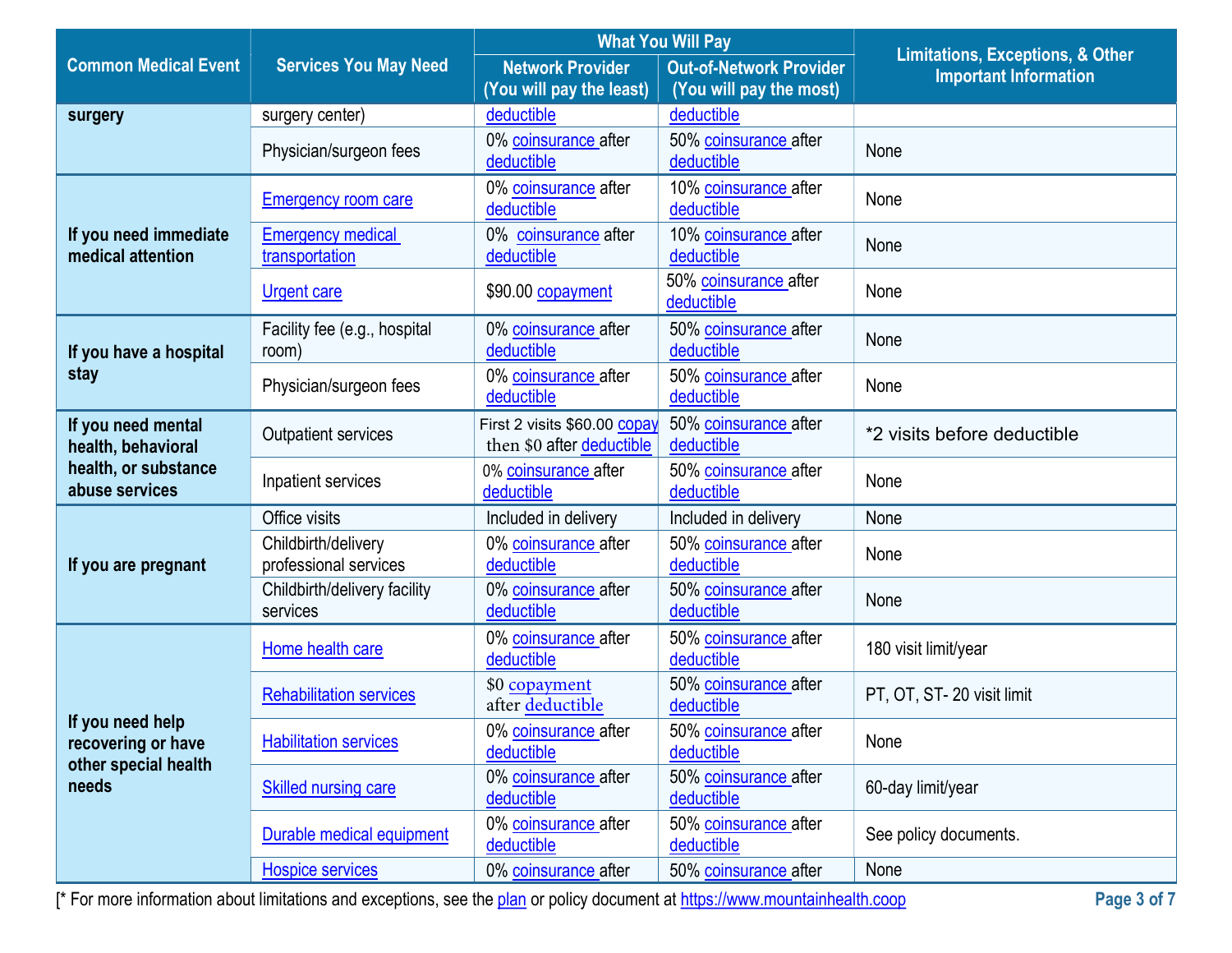|                                                                                                                                                                                                                                                                                                                                                                                                                                                                                                                        | <b>What You Will Pay</b>                              |                                                                                                                                                                |                                                           |                                                                                                                                                  |
|------------------------------------------------------------------------------------------------------------------------------------------------------------------------------------------------------------------------------------------------------------------------------------------------------------------------------------------------------------------------------------------------------------------------------------------------------------------------------------------------------------------------|-------------------------------------------------------|----------------------------------------------------------------------------------------------------------------------------------------------------------------|-----------------------------------------------------------|--------------------------------------------------------------------------------------------------------------------------------------------------|
| <b>Common Medical Event</b>                                                                                                                                                                                                                                                                                                                                                                                                                                                                                            | <b>Services You May Need</b>                          | <b>Network Provider</b><br>(You will pay the least)                                                                                                            | <b>Out-of-Network Provider</b><br>(You will pay the most) | <b>Limitations, Exceptions, &amp; Other</b><br><b>Important Information</b>                                                                      |
|                                                                                                                                                                                                                                                                                                                                                                                                                                                                                                                        |                                                       | deductible                                                                                                                                                     | deductible                                                |                                                                                                                                                  |
| If your child needs                                                                                                                                                                                                                                                                                                                                                                                                                                                                                                    | Children's eye exam                                   | \$0.00                                                                                                                                                         | 25% coinsurance after<br>deductible                       | Coverage is limited to one Vision<br><b>Examination per Covered</b><br>Dependent Child under age 19, per<br>Calendar Year.                       |
| hearing aids, dental<br>care or eye care                                                                                                                                                                                                                                                                                                                                                                                                                                                                               | Children's glasses                                    | \$0.00                                                                                                                                                         | 25% coinsurance after<br>deductible                       | Coverage is limited to one frame per<br>Covered Dependent Child under age 19, per<br>Calendar Year.                                              |
|                                                                                                                                                                                                                                                                                                                                                                                                                                                                                                                        | Children's dental check-up                            | <b>Not Covered</b>                                                                                                                                             | <b>Not Covered</b>                                        | None                                                                                                                                             |
| <b>Excluded Services &amp; Other Covered Services:</b>                                                                                                                                                                                                                                                                                                                                                                                                                                                                 |                                                       |                                                                                                                                                                |                                                           |                                                                                                                                                  |
|                                                                                                                                                                                                                                                                                                                                                                                                                                                                                                                        |                                                       |                                                                                                                                                                |                                                           | Services Your Plan Generally Does NOT Cover (Check your policy or plan document for more information and a list of any other excluded services.) |
| Abortion (except in the case of rape, incest,<br>Long-term care<br>Self-help programs<br>$\bullet$<br>$\bullet$<br>or when the life of the mother is endangered)<br>Private-duty nursing<br>Temporomandibular joint dysfunction<br>Bariatric surgery<br>Religious counseling<br>Transplants of non-human/artificial organs<br>$\bullet$<br>Dental care and treatment<br>Reversal of an elective sterilization<br>Weight loss programs<br>Rolfing therapy<br>Hearing Aids, except pediatric<br>Routine eye care (Adult) |                                                       |                                                                                                                                                                |                                                           |                                                                                                                                                  |
| Other Covered Services (Limitations may apply to these services. This isn't a complete list. Please see your plan document.)                                                                                                                                                                                                                                                                                                                                                                                           |                                                       |                                                                                                                                                                |                                                           |                                                                                                                                                  |
| Acupuncture (Up to 12 visits/year)                                                                                                                                                                                                                                                                                                                                                                                                                                                                                     | Chiropractic care (Up to 20 visits/year)<br>$\bullet$ | Cosmetic surgery (Only if medically<br>necessary or for certain reconstructive<br>surgeries)<br>Routine foot care provided to a member with<br><b>Diabetes</b> |                                                           | Non-emergency care when traveling outside<br>the United States. See<br>www.mountainhealth.coop                                                   |

Your Rights to Continue Coverage: There are agencies that can help if you want to continue your coverage after it ends. The contact information for those agencies is: www.yourhealthidaho.org, HHS, DOL, and/or other applicable agency contact information]. Other coverage options may be available to you, too, including buying individual insurance coverage through the Health Insurance Marketplace. For more information about the Marketplace, visit www.HealthCare.gov or call 1-800-318- 2596.

Your Grievance and Appeals Rights: There are agencies that can help if you have a complaint against your plan for a denial of a claim. This complaint is called a grievance or appeal. For more information about your rights, look at the explanation of benefits you will receive for that medical claim. Your plan documents also provide complete information on how to submit a claim, appeal, or a grievance for any reason to your plan. For more information about your rights, this notice, or assistance, contact: www.mountainhealth.coop or call 1-855-447-2900.

[\* For more information about limitations and exceptions, see the plan or policy document at https://www.mountainhealth.coop Page 4 of 7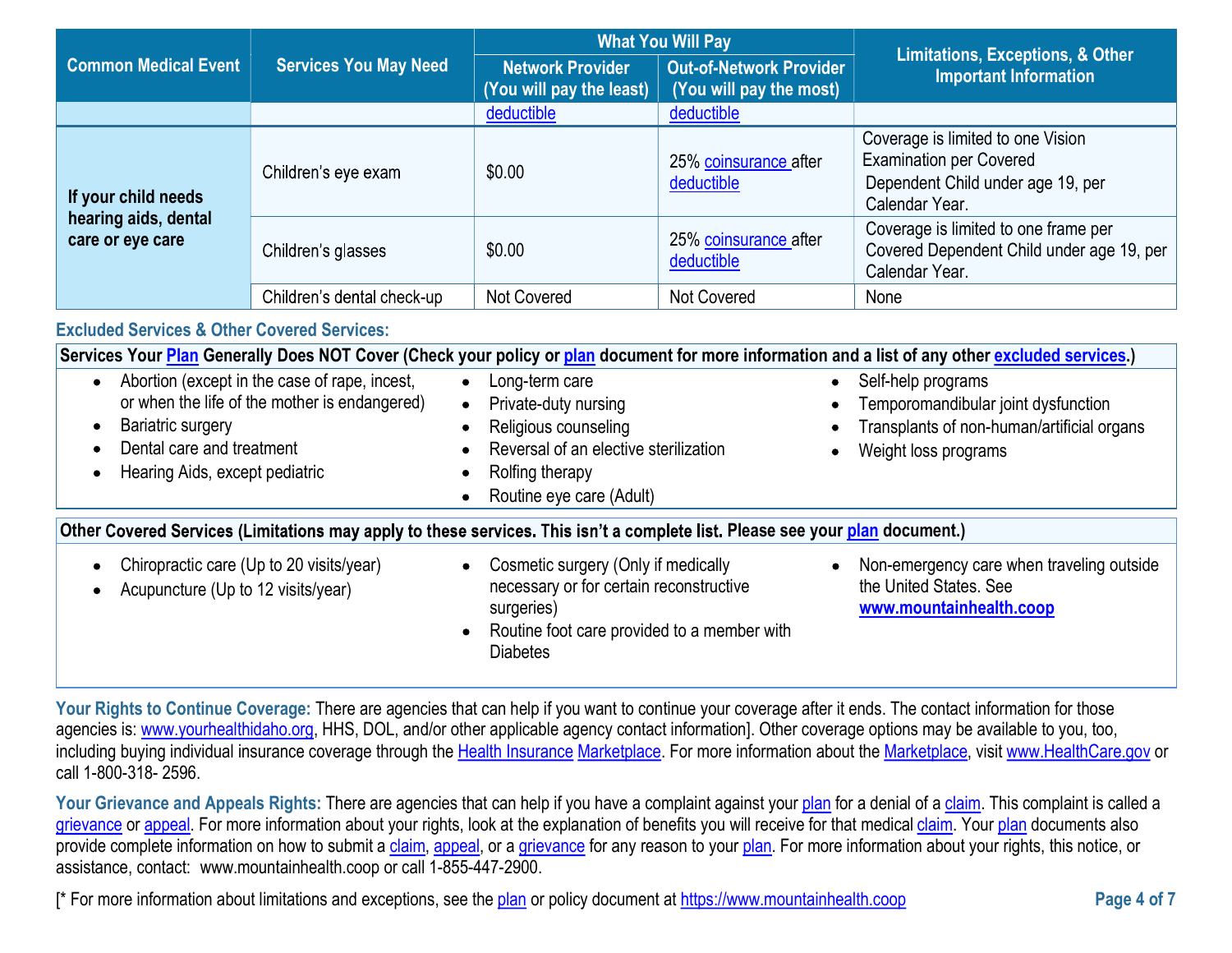## Does this plan provide Minimum Essential Coverage? Yes

Minimum Essential Coverage generally includes plans, health insurance available through the Marketplace or other individual market policies, Medicare, Medicaid, CHIP, TRICARE, and certain other coverage. If you are eligible for certain types of Minimum Essential Coverage, you may not be eligible for the premium tax credit.

### Does this plan meet the Minimum Value Standards? Yes

If your plan doesn't meet the Minimum Value Standards, you may be eligible for a premium tax credit to help you pay for a plan through the Marketplace.

### Language Access Services:

SPANISH: ATENCIÓN: si habla español, tiene a su disposición servicios gratuitos de asistencia lingüística. Llame al 1-855-447-2900. CHINESE: 注意:如果您使用繁體中文, 您可以免費獲得語言援助服務。請致電 1-855-447-2900.

SERBO-CROATION: U ovom obavještenju su sadržane važne informacije. U ovom obavještenju su sadržane važne informacije o Vašoj prijavi ili osiguranju preko MHC, Pogledajte

nalaze li se u ovom obavještenju nekiključni datumi. Možda ćete morati poduzeti određenje radnje u datom roku kako biste i dalje zadržali svoje osiguranje ili pomoć pri plaćanju.Imate pravo da ove informacije, kao i pomoć, dobijete besplatno na svom jeziku. Nazovite 1-855-447-2900. KOREAN: 주의: 한국어를 사용하시는 경우, 언어 지원 서비스를 무료로 이용하실 수 있습니다. 1-xxx-xxx-xxxx (TTY: 1-xxx-xxx-xxxx)번으로 전화해

주십시오. 1-855-447-2900

VIETNAMESE: CHÚ Ý: Nếu bạn nói Tiếng Việt, có các dịch vụ hỗ trợ ngôn ngữ miễn phí dành cho bạn. Gọi số 1-855-447-2900.

يحوي هذا ا شعار معلومات هامة . يحوي هذا شعار معلومات مهمة بخصوص طلبك للحصول على التغطية من خ•ل الحث عن التواريخ ملحوظة :إذا كنت تتحدث اذكر اللغة، فإن خدمات:ARABIC المساعدة

(. اللغوية تتوافر لك بالمجان .اتصل برقم 1 - 855-447-2900 (رقم هاتف الصم والبكم :1 - 855-447-2900 ـ

GERMAN: ACHTUNG: Wenn Sie Deutsch sprechen, stehen Ihnen kostenlos sprachliche Hilfsdienstleistungen zur Verfügung. Rufnummer: 1-855- 447-2900.

TAGALOG: PAUNAWA: Kung nagsasalita ka ng Tagalog, maaari kang gumamit ng mga serbisyo ng tulong sa wika nang walang bayad. Tumawag sa 1-855-447-2900.

RUSSIAN: ВНИМАНИЕ: Если вы говорите на русском языке, то вам доступны бесплатные услуги перевода. Звоните 1-855-447-2900. FRENCH: ATTENTION : Si vous parlez français, des services d'aide linguistique vous sont proposés gratuitement. Appelez le 1-855-447-2900. ITALIAN: ATTENZIONE: In caso la lingua parlata sia l'italiano, sono disponibili servizi di assistenza linguistica gratuiti. Chiamare il numero 1-855- 447-2900.

JAPANESE: 注意事項:日本語を話される場合、無料の言語支援をご利用いただけます。1-855-447-2900 (TTY:1-855-447-2900) まで、お電話に

てご連絡ください。

THAI: : 1-855-447-2900 (TTY: 1-855-447-2900).

ROMANIAN: ATENTIE: Dacă vorbiti limba română, vă stau la dispozitie servicii de asistentă lingvistică, gratuit, Sunati la 1-855-447-2900. SUDANIC-FULFULDE: Anndinoore nde'e e woodi habaru kimminiidum. TAnndinoore nde'e e woodi habaru kimminiidum dow dereewol tefal maadamaada malla ko yaali dow laawol MHC. Maanda nyalaade lewru nder anndinoorende'e. Teema a gideteedo ngada goddum bako godde nyalaaɗe ngam ko yaali njamu maaɗa malla walla dow njobdi. Hakke maaɗa annda habaru ngu'u ewalliinde nder wolde maaɗa naa maa a yoɓii. Noddu 1-855-447-2900.

UKRAINIAN: УВАГА! Якщо ви розмовляєте українською мовою, ви можете звернутися до безкоштовної служби мовної підтримки. Телефонуйте за номером 1-855-447-2900 (телетайп: 1-855-447-2900).

NEPALI: :  $13-855-447-2900$  ( 2014  $1-855-447-2900$  ( 2014  $2900$  )

[\* For more information about limitations and exceptions, see the plan or policy document at https://www.mountainhealth.coop Page 5 of 7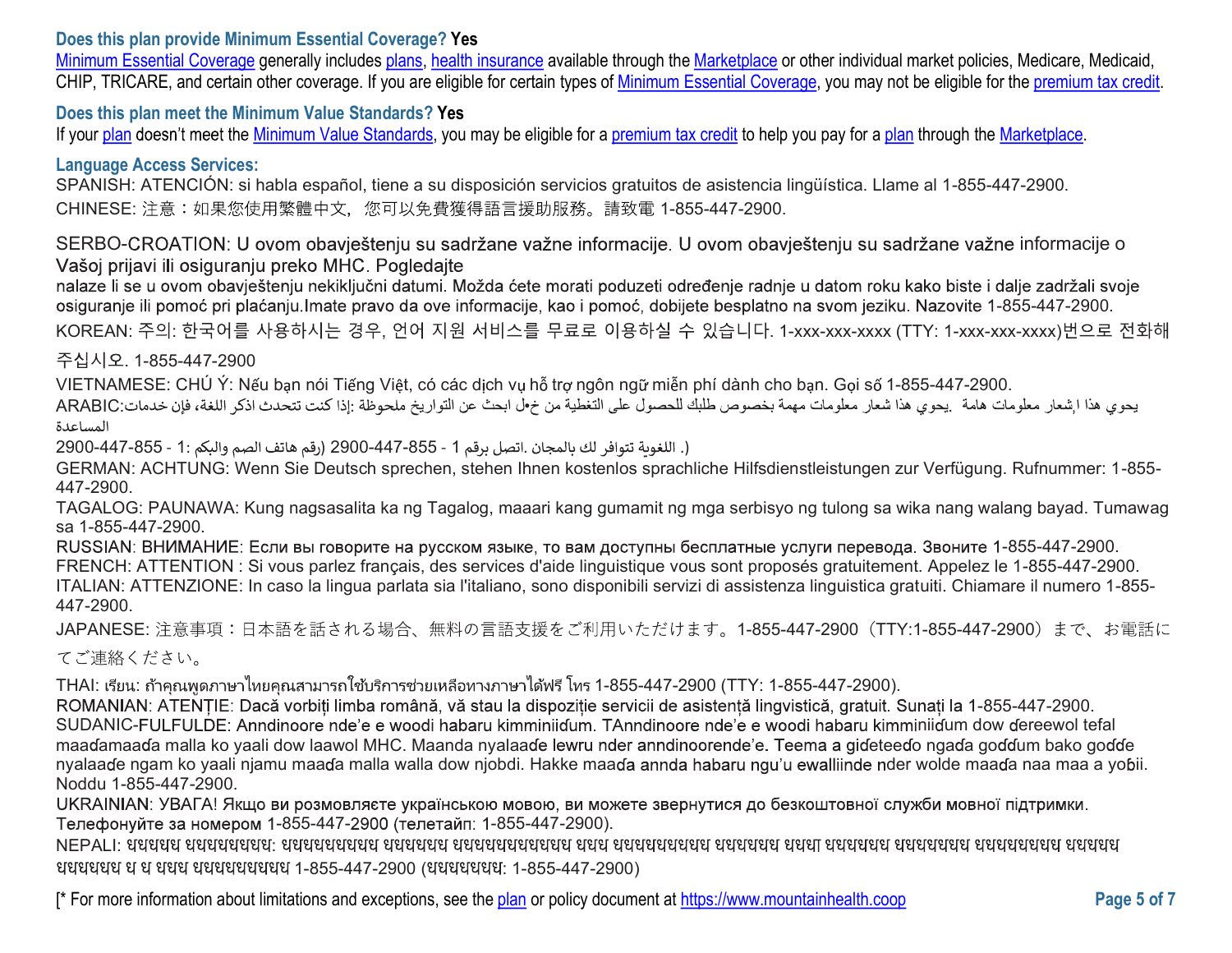SERBO-CROATIAN: OBAVJEŠTENJE: Ako govorite srpsko-hrvatski, usluge jezičke pomoći dostupne su vam besplatno. Nazovite 1-855-447-2900 (TTY- Telefon za osobe sa oštećenim govorom ili sluhom: 1-855-447-2900).

BANTU: ICITONDERWA: Nimba uvuga Ikirundi, uzohabwa serivisi zo gufasha mu ndimi, ku buntu. Woterefona 1-855-447-2900 (TTY: 1-855-447- 2900).

.تماس بگ ربيد (TTY: 1-855-447-2900) توجه :اگر به زيان فارسي گفتگو مي كنيد، تسهيلات زيا ي ن بصورت رايگان براي شما فراهم مي باشد .با FARSI: 2900-447-855-1 NORWEGIAN: MERK: Hvis du snakker norsk, er gratis språkassistansetjenester tilgjengelige for deg. Ring 1-855-447-2900.

PENNSYLVANIA DUTCH: Wann du Deitsch (Pennsylvania German / Dutch) schwetzscht, kannscht du mitaus Koschte ebber gricke, ass dihr helft mit die englisch Schprooch. Ruf selli Nummer uff: Call 1-855-447-2900.

To see examples of how this plan might cover costs for a sample medical situation, see the next section.

PRA Disclosure Statement: According to the Paperwork Reduction Act of 1995, no persons are required to respond to a collection of information unless it displays a valid OMB control number. The valid OMB control number for this information collection is 0938-1146. The time required to complete this information collection is estimated to average 0.08 hours per response, including the time to review instructions, search existing data resources, gather the data needed, and complete and review the information collection. If you have comments concerning the accuracy of the time estimate(s) or suggestions for improving this form, please write to: CMS, 7500 Security Boulevard, Attn: PRA Reports Clearance Officer, Mail Stop C4-26-05, Baltimore, Maryland 21244-1850.